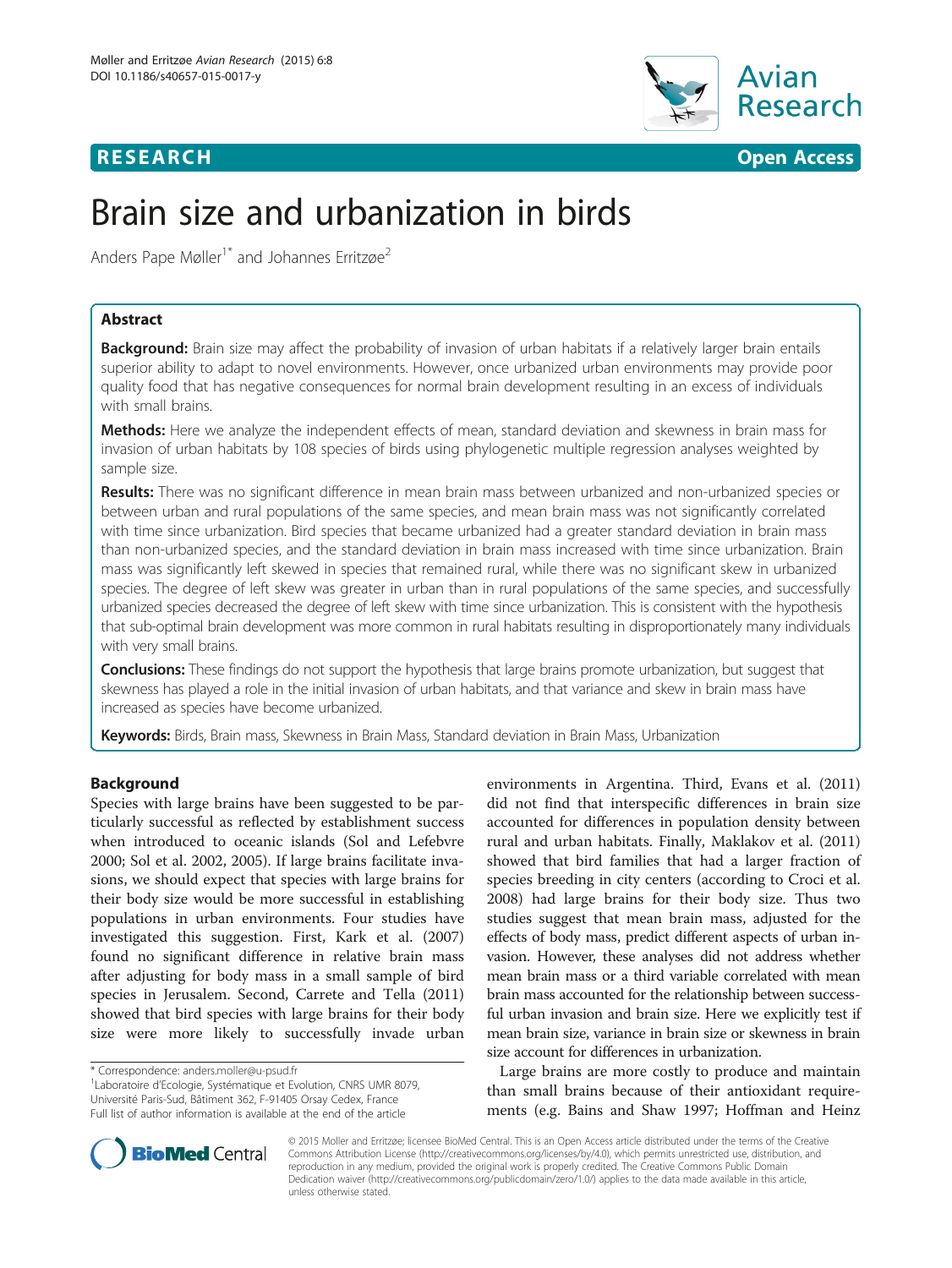<span id="page-1-0"></span>[1998](#page-6-0); Sewalk et al. [2001\)](#page-6-0), and the high rate of energy use by brain tissue (Laughlin et al. [1998;](#page-6-0) Nilsson [1999](#page-6-0); Ames [2000](#page-5-0); Laughlin [2001](#page-6-0)). Therefore, more nutrients and energy are allocated to a large brain (Laughlin et al. [1998](#page-6-0); Nilsson [1999;](#page-6-0) Ames [2000](#page-5-0); Laughlin [2001\)](#page-6-0), development of a large brain produces more free radicals (e.g. Bains and Shaw [1997](#page-6-0); Hoffman and Heinz [1998;](#page-6-0) Sewalk et al. [2001](#page-6-0)), and a large brain may take longer time to develop (Ricklefs [2004](#page-6-0)). Thus developing a large brain may increase the risk that individuals encounter periods with inadequate food or nutrient supply such as antioxidants. A recent study of brain size in birds exposed to radiation from Chernobyl showed a surplus of individuals with small brains in areas with high levels of radiation (Møller et al. [2011](#page-6-0)). Because ionizing radiation produces large amounts of free radicals, these are eliminated by antioxidants that are generally strongly limiting in radioactively contaminated areas (Møller et al. [2005](#page-6-0)). Because normal brain development produces large amounts of free radicals, animals living in radioactively contaminated areas suffer from reduced brain development (Møller et al. [2011\)](#page-6-0). Studies of brain size (Nyagu and Loganovsky [1998\)](#page-6-0) and brain function in humans exposed to radiation (Almond et al. [2007](#page-5-0); Heiervang et al. [2010](#page-6-0)) have shown a surplus of individuals with small brains and poor brain function. Therefore, an environment characterized by high production of free radicals and high use and/or low availability of antioxidants, such as radioactively contaminated areas, may cause inferior brain development, leading to greater variances and more left skewed frequency distributions of brain size.

The objectives of this study were to test (1) if mean, variance and skew in brain mass explained variation in successful urbanization, as expected if species with large brains, species with homogeneous brain sizes and species with frequency distributions of brain mass without skew facilitate invasion of urban habitats; (2) if mean, variance and skew in brain mass have increased from the ancestral rural to the current urban populations of the same species, as expected if urban habitats provide food of low quality; and (3) if mean, variance and skew in brain mass in urban populations have changed with time since urbanization, as expected if urbanization has led to local adaptation to urban environments. To this end we exploited a unique dataset on brain mass of birds collected during the last 40 years.

#### Methods

## Brain and body mass

Brain mass was derived from post-mortem examinations of dead birds that had been frozen and measured by JE on a precision balance to the nearest 0.001 g, blindly with respect to the hypotheses under test. A detailed description of the standardized preparation procedure that

relies on extraction and weighing of the entire brain can be found on the web site of JE [\(http://www.birdresearch.dk/](http://www.birdresearch.dk/)). Almost all specimens came from Southern Denmark, and hence urban and rural birds originated from the same general area. The general public delivered all specimens, and there is no reason to believe that there is any bias in the data. In brief, JE during standard preparation of bird skins removed the brain from the skull and placed it on a piece of paper on the precision balance. All brains were carefully inspected for any damage due to collision or other causes, and only undamaged brains were included in the samples. Body mass was recorded on a precision balance to the nearest 0.1 g. We assumed that storage and preparation effects on measurements only resulted in random noise in the data, although all specimens were prepared in the same way by the same person. Mean brain sizes for different species were significantly positively correlated with those reported in the literature (e.g. Crile and Quiring [1940](#page-6-0); Portmann [1947](#page-6-0); Armstrong and Bergeron [1985](#page-5-0); Mlikovsky [1990\)](#page-6-0), providing a large and highly significant repeatability  $(F = 119.37, d.f. = 34, 206, p < 0.001; R = 0.980)$ . This justifies that the data are reliably reflecting true brain size. The current database used for the present study consisted of brain mass for 2721 individuals, given the requirement that all individuals should belong to species that allowed estimates of mean, standard deviation and skewness. Sample sizes differed among analyses due to missing values for some species (for example, information on whether a species was urbanized or not was available for more species than which year a species was urbanized). Therefore, we report sample sizes for all analyses in the tables.

#### Defining urbanization and timing of urbanization

We defined urban areas as built-up areas with continuous one-family houses and multi-storey buildings with interspersed areas of roads, parks and gardens. In contrast, nearby rural areas consisted of farmland, forests, moors, lakes and other habitats with scattered houses and farms. This operational definition is similar to that provided by Klausnitzer [\(1989\)](#page-6-0), Gliwicz et al. [\(1994](#page-6-0)) and Stephan [\(1999\)](#page-6-0). We used two criteria for defining successful urbanization: (1) Higher population density of breeding birds in urban than in nearby rural habitats, and (2) timing of urbanization (Møller et al. [2012\)](#page-6-0).

Higher population density of breeding birds in urban than in rural habitats. We used extensive published information on the population density of breeding birds to determine whether a species could be considered to be urbanized or not, using Cramp and Perrins ([1977](#page-6-0)-1994) and (Glutz von Blotzheim and Bauer [1966](#page-6-0)–1997) as sources. These two main handbooks on the birds of the Western Palearctic have collated information in a similar, consistent and stringent way, allowing comparison among species. This information was combined with our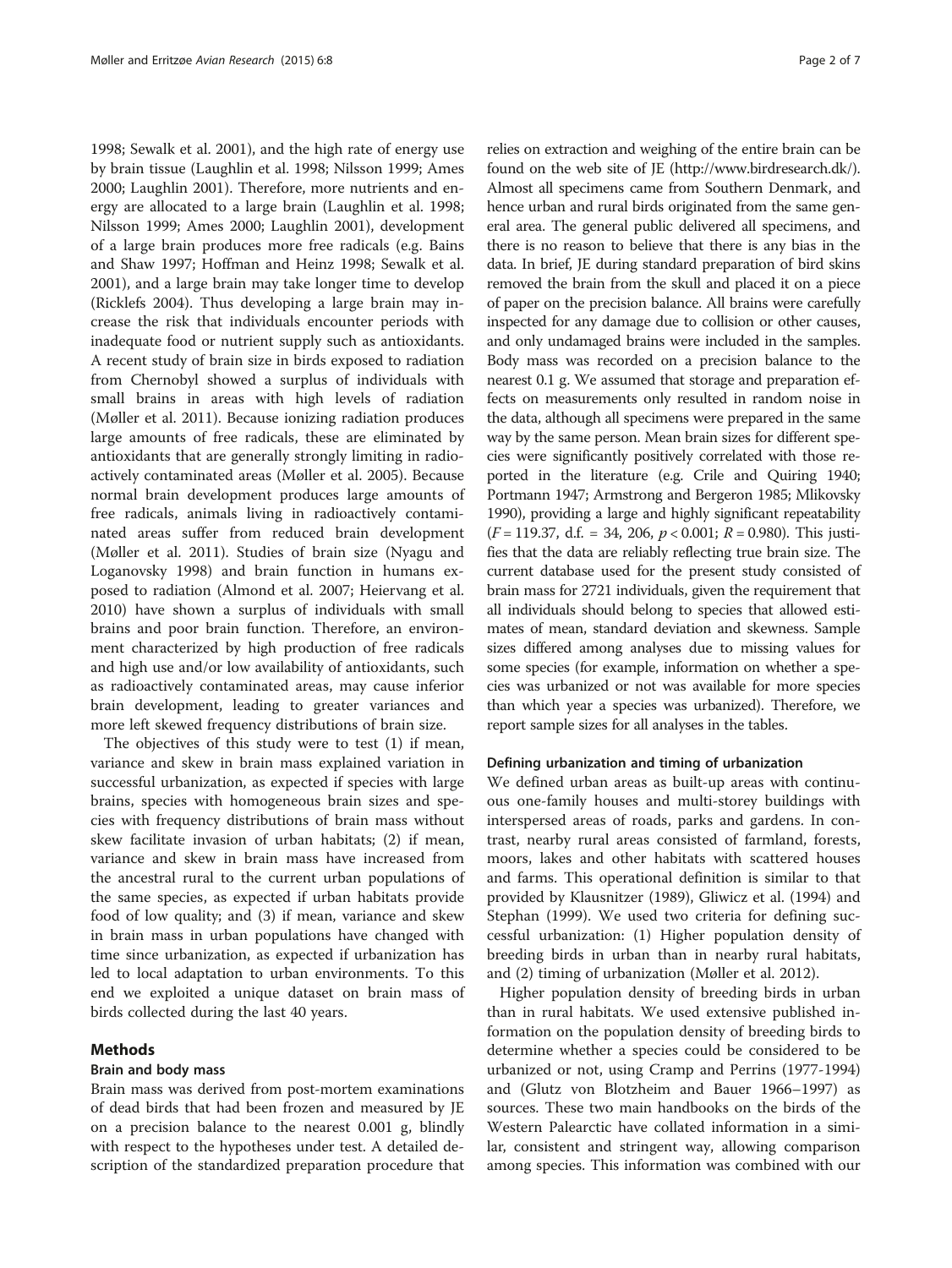<span id="page-2-0"></span>own experience and that of colleagues working on urban birds. For a species to be classified as urbanized it should fulfill two criteria: (1) It should have populations breeding inside towns and cities, and (2) population densities in towns and cities should in at least one city be higher in urban than in nearby rural habitats. This resulted in a total of 63 urbanized species out of the 526 species of breeding birds.

Timing of urbanization. Bird species that have been urbanized since long will have spent more generations in urban areas, and hence will have had longer time to adapt to this novel environment. We estimated the approximate year of urbanization in cities in Denmark as described in detail by Møller ([2008, 2009, 2010\)](#page-6-0). Thus information on brain size and urbanization originated from the same area. Timing of urbanization will result from colonization followed by establishment, or extinction and perhaps subsequent re-colonization. Obviously, there is no information on such processes, nor is there empirical information about the development of urban population sizes since colonization. Here we assume that colonization of urban environments can be approximated from observations by keen ornithologists who habitually closely follow changes in composition and distribution of birds in the neighborhood where they live. Any heterogeneity in colonization processes or increase in population size will cause noise in the data and ultimately make it more difficult to discern any patterns. We estimated the year when different species became urbanized using two different approaches. First, we asked keen amateur ornithologists to state when different species of birds were first recorded breeding in urban areas. An approximate year of urbanization was recorded, with a conservative value of 1950 assigned to species that were known to breed in urban habitats before the observers started watching birds. Second, we recorded timing of invasion of urban environments from old published records going back the start of the 1900's. If the year of urbanization was before records reported in these sources, we assigned 1850 as the year of urbanization. Although urbanization is likely to have occurred much earlier for many species that are closely associated with humans such as house sparrow Passer domesticus and rock pigeon Columba livia, these estimates are conservative. See Møller ([2008](#page-6-0), [2009, 2010](#page-6-0)) and Møller et al. ([2012\)](#page-6-0) for a detailed description of this approach and for statistically significant cross-validation among observers, cities and methods. All data are reported in Additional file [1:](#page-5-0) Tables S1 and S2.

#### Statistical analyses

We used  $log_{10}$ -transformed brain mass for different species in the statistical analyses. We tested if brain mass was positively correlated with a standard measure of

skeletal body size (tarsus length), as would be expected if there was allometry. We found only very weak evidence of allometry because  $log_{10}$ -transformed brain mass only increased weakly with  $log_{10}$ -transformed tarsus length in a model that also included species as a random factor (partial effect of tarsus length in an analysis of all individuals with information on brain mass and tarsus length:  $F = 23.29$ , d.f. = 1, 3333,  $r^2 = 0.007$ ,  $p < 0.0001$ , partial  $r = 0.08$ ). Therefore, we did not consider this marginal effect of allometry in the subsequent analyses. However, the conclusions of the subsequent analyses reported in the Results do not change if tarsus length was entered as a covariate.

We calculated mean, standard deviation and skewness in brain mass for each species, but also separately for samples from rural and urban populations of the same species and used these estimates in the subsequent analyses. We did not use coefficient of variation because it is a composite variable that depends on both mean and standard deviation. Hence, the use of coefficient of variation would make interpretation difficult. Standard deviation generally increases with mean, and this problem was addressed by inclusion of both variables as predictors. We analyzed whether presence or absence of urbanization was related to body mass, brain mass, SD in brain mass and skewness in brain mass in a phylogenetic multiple regressions weighted by sample size (Table 1). In a second series of intraspecific analyses we used paired t-tests to analyze if rural and urban mean brain mass, SD in brain mass and skewness in brain mass differed significantly (Table [2\)](#page-3-0). Finally, we tested whether year of urbanization was related to body mass, brain mass, SD in brain mass and skewness in brain mass in a phylogenetic multiple regressions weighted by sample size (Table [3](#page-3-0)). Although body mass was correlated with mean brain mass and standard deviation in brain mass, multicollinearity as assessed by the Variance Inflation Factor (VIF) did not bias parameter estimates in the models. VIF ranged between 1 and 3, i.e. well below the commonly accepted threshold of 5-10 that indicates serious collinearity problems (McClave and Sincich [2003](#page-6-0)).

Most statistical analyses assume that data points provide equally precise information about the deterministic

Table 1 Phylogenetic analyses of urbanization (yes, no) in relation to body mass and the three first moments of brain mass for 108 species of birds with the number of independent evolutionary events being 28

| Variable                  |      | D      | Slope    | <b>SE</b> | <b>Effect size</b> |
|---------------------------|------|--------|----------|-----------|--------------------|
| Body mass                 | 0.06 | 0.95   | 0.001    | 0.024     | 0.05               |
| Brain mass                | 3.00 | 0.095  | 0.026    | 0.015     | 031                |
| SD brain mass             | 5.22 | 0.031  | 0.052    | 0023      | 040                |
| Skewness brain mass 10.20 |      | 0.0036 | $-0.248$ | 0078      | 052                |

The models were weighted by sample size. Effect size was estimated as Pearson's product-moment correlation coefficient.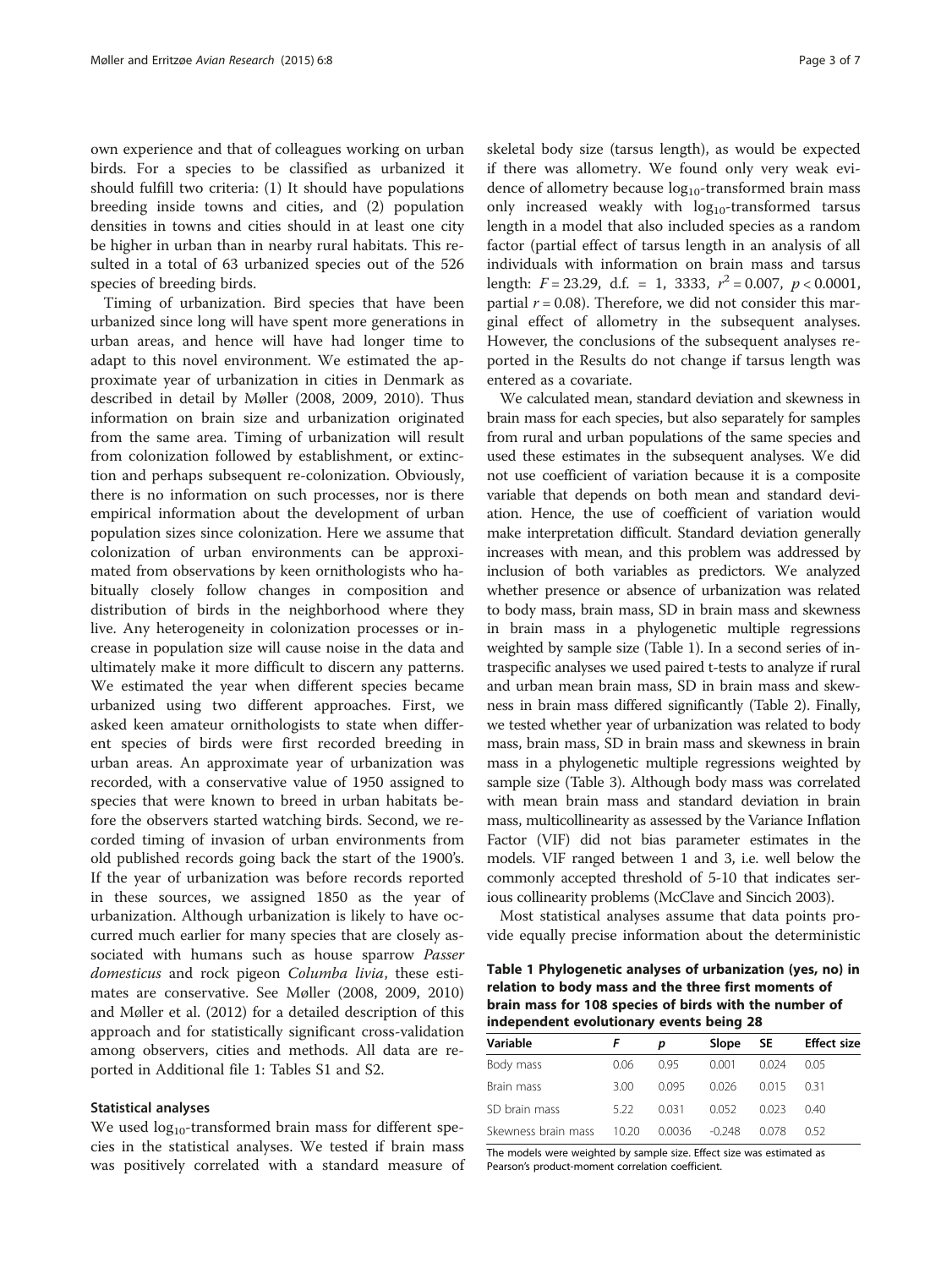| Variable  | Rural mean | <b>Rural SE</b> | Urban mean | Urban SE |          |        | <b>Effect size</b> |
|-----------|------------|-----------------|------------|----------|----------|--------|--------------------|
| Mean      | .799       | .119            | 0.807      | 1.118    | 0.858    | 0.39   | 0.103              |
| <b>SD</b> | 0.176      | .109            | 0.185      | 1.108    | 0.697    | 0.49   | 0.084              |
| Skewness  | 0.157      | 0.110           | $-0.288$   | 0.104    | $-2.756$ | 0.0075 | 0.315              |

<span id="page-3-0"></span>Table 2 Mean (SE) for brain mass, SD in brain mass and skewness in brain mass for matched rural and urban populations of 71 species of birds

The t-test is a paired t-test for the difference between rural and urban populations. The models were weighted by sample size. Effect size was estimated as Pearson's product-moment correlation coefficient.

part of total process variation, i.e. the standard deviation of the error term is constant over all values of the predictor variable (Sokal and Rohlf [1995](#page-6-0)). Garamszegi and Møller ([2010\)](#page-6-0) showed that bias due to variation in sample size is as large a problem in comparative analyses as considering species as statistically independent observations. If this assumption of even sampling effort is violated, weighting each observation by sampling effort allows the use of all data, giving each datum a weight that reflects its degree of precision due to sampling effort (Draper and Smith [1981](#page-6-0); Neter et al. [1996;](#page-6-0) Garamszegi and Møller [2010\)](#page-6-0). This procedure will also allow both rare and common species to be included and hence avoid any bias in sampling due to rarity. We weighted comparative statistical models by sample size, estimating weights for each contrast by calculating the mean sample size for the taxa immediately subtended by that node in the phylogeny (Møller and Nielsen [2007](#page-6-0)). Thus if sample size for two branches was 5 and 10, respectively, the sample size at the node connecting these two species and hence the weight was  $(5 + 10) / 2 = 7.5$ .

We evaluated the magnitude of associations between predictor and response variables using effect sizes estimated as Pearson's product-moment correlation coefficient based on the standard conversion of F-statistics into Pearson's r (Rosenthal [1994\)](#page-6-0). Cohen ([1988](#page-6-0)) proposed explicit criteria for judging whether effects are small (Pearson  $r = 0.10$ , explaining 1% of the variance), intermediate ( $r = 0.30$ , 9% explaining of the variance) or large  $(r = 0.50,$  explaining 25% of the variance), and we adopt these criteria here.

We analyzed the relationship between urbanization and the three first moments (mean, variance, skew) of brain mass and body mass, but also the relationship

between year of urbanization and the three moments of brain mass using a phylogenetic approach to control statistically for the fact that observations for different species are not statistically independent (Felsenstein [1985](#page-6-0)). We calculated statistically independent linear contrasts as implemented in the Apple Macintosh-based software CAIC v2.6.9, using the CRUNCH algorithm for continuous variables and the BRUNCH algorithm for discrete variables (Purvis and Rambaut [1995\)](#page-6-0). We constructed a composite phylogeny of all species in our database, based on Davis [\(2008](#page-6-0)). The phylogeny is shown in Additional file [1:](#page-5-0) Figure S1. All branches were assigned the same length although analyses performed assuming uneven branch lengths produced similar results (details not shown). Deleting contrasts with extreme residuals to test for robustness of the conclusions (Purvis and Rambaut [1995\)](#page-6-0) did not change the results. Contrasts were analyzed by forcing regressions through the origin, because the dependent variable is not expected to have changed if there is no change in the independent variable (Harvey and Pagel [1991\)](#page-6-0). All analyses were made with JPM version 10.0 (SAS Institute Inc [2012\)](#page-6-0).

## Results

#### Brain mass and invasion of urban areas

Species that have become urbanized differed from nonurbanized species by being more variable in brain mass (as reflected by the standard deviation) and having a higher degree of left skewed brain mass than nonurbanized species (Table [1;](#page-2-0) Figure [1A](#page-4-0) and B), with effect sizes being intermediate to large. In contrast, body mass and mean brain mass were not significant predictors of urbanization (Table [1](#page-2-0)).

Table 3 Phylogenetic analysis of year when different species of birds became urbanized in relation to body mass and the first three moments of brain mass

| Variable               | Sum of squares | d.f. |       |          | <b>Estimate</b> | <b>SE</b> | <b>Effect size</b> |
|------------------------|----------------|------|-------|----------|-----------------|-----------|--------------------|
| Body mass              | 6578.35        |      | 1.55  | 0.21     | 27.69           | 22.24     | 0.12               |
| Brain mass             | 314.30         |      | 0.07  | 0.79     | 10.57           | 38.86     | 0.03               |
| SD in brain mass       | 66134.38       |      | 15.58 | 0.0001   | $-63.70$        | 16.14     | 0.36               |
| Skewness in brain mass | 74147.01       |      | 17.46 | < 0.0001 | 12.17           | 2.91      | 0.38               |
| Error                  | 437295.56      | 103  |       |          |                 |           |                    |

The model had the statistics F = 12.89, d.f. = 4, 103,  $r^2$  = 0.11,  $p < 0.0001$ . The model was weighted by sample size. Effect size was estimated as Pearson's productmoment correlation coefficient.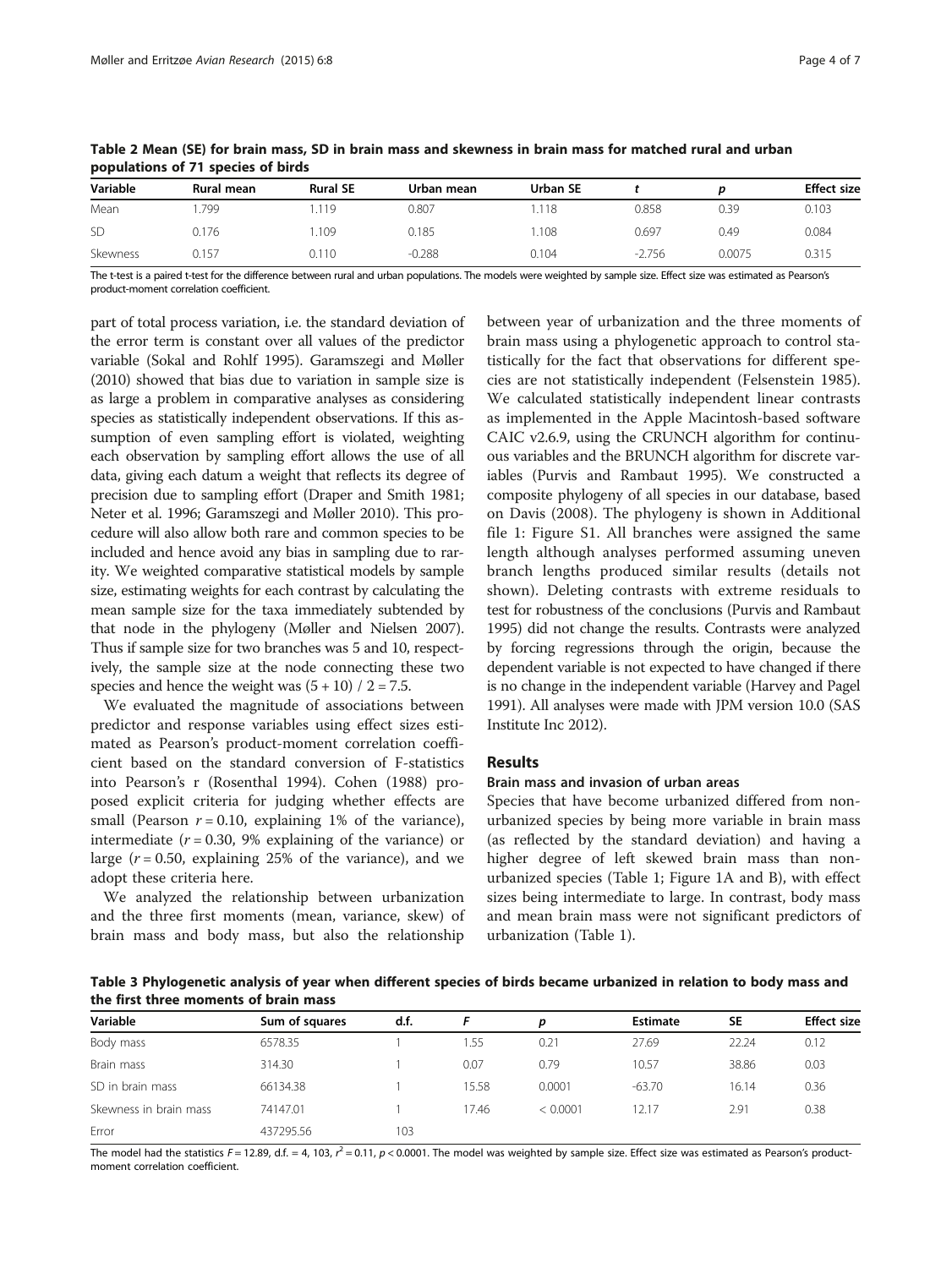## <span id="page-4-0"></span>Divergence in brain mass between rural and urban populations

The only significant difference in brain mass between rural and urban populations of the same species was a higher degree of left skew in urban populations (Table [2](#page-3-0); Figure 2). The relationship between the other two moments of brain mass and urban or rural habitat had small effect sizes and were not significant (Table [2](#page-3-0)).

Time since urbanization was significantly negatively related to standard deviation in brain mass, and degree of left skew increased with time since urbanization with an intermediate to large effect size (Table [3;](#page-3-0) Figure [3A](#page-5-0) and B). In contrast, the relationship for mean brain mass and time since urbanization was not statistically significant (Table [3](#page-3-0)).







## **Discussion**

3

 $\overline{2}$ 

 $\mathbf{1}$ 

 $\mathbf 0$ 

 $-1$ 

 $-2$ 

Skewness in brain mass

Bird species that became urbanized had greater variance and less skew in brain mass compared to species that remained rural, while there was no significant difference in body mass or mean brain mass for the two categories of species. There were also significantly greater skew in frequency distributions of brain mass in urban compared to rural populations of the same species. Variance in brain mass decreased and the degree of left skew in brain mass increased with time since urbanization. These findings imply that aspects of brain size differed between species that successfully invaded urban areas and species that remained rural, but also that frequency distributions of brain size diverged between rural and urban populations of the same species following initial urbanization.

Previous studies of brain size and urbanization have either compared the fraction of species in different families that were urbanized in relation to relative brain size (Maklakov et al. [2011](#page-6-0)), or the relationship between degree of urbanization and relative brain size in different species (Kark et al. [2007](#page-6-0); Carrete and Tella [2011](#page-6-0); Evans et al. [2011](#page-6-0)). Here we analyzed the three first moments (mean, standard deviation, skewness) of brain size and invasion of urban habitats based on 108 species. While standard deviation and skewness in brain mass predicted urbanization, there was no evidence that mean brain mass or body mass were significant predictors. These novel findings arise from the broader range of moments included in the present analyses compared to those in previous publications.

The present study is the first to address whether urbanization is associated with divergence in relative brain size between neighboring populations inhabiting rural and urban habitats. Urban populations have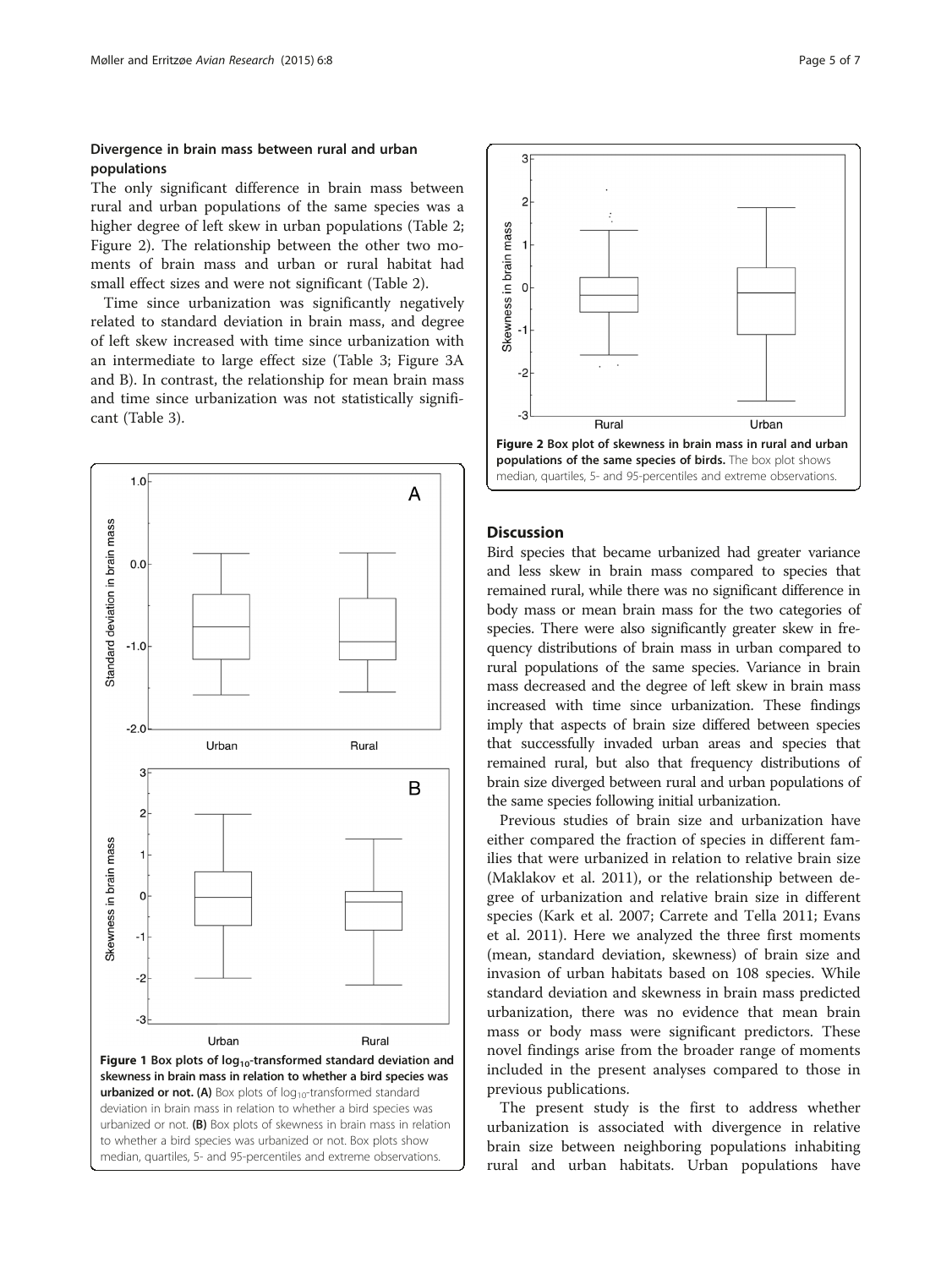<span id="page-5-0"></span>

diverged genetically from nearby rural populations, and different urban habitats also show significant genetic divergence (Fulgione et al. [2000](#page-6-0); Rutkowski et al. [2005](#page-6-0); Baratti et al. [2009](#page-6-0); Evans et al. [2009;](#page-6-0) Björklund et al. [2010](#page-6-0)). A higher degree of left skew in brain mass in urban populations compared to nearby rural populations of the same species suggests that urban habitats may constitute inferior habitats for normal brain development or that urban habitats allow for the survival of a broader spectrum of phenotypes. This hypothesis is supported by the fact that levels of vitamin E are considerably lower in urban than in rural populations of the same species (Møller et al. [2010\)](#page-6-0). This divergence in vitamin E levels between rural and urban habitats increased with time since urbanization and the number of generations in urban environments (Møller et al. [2010](#page-6-0)). An alternative explanation is that a high degree of left skew in brain mass in urban compared to rural habitats reflects less intense selection against individuals with small brains in urban environments. This hypothesis is unlikely, given that urban birds that had fallen prey to cats had lower levels of vitamin E in the liver than nonprey of the same species (Møller et al. [2010\)](#page-6-0), and that lower levels of vitamin E were associated with development of small brains (Møller et al. [2011\)](#page-6-0).

Brain size of birds became more variable and more left skewed with time since urbanization (Table [3](#page-3-0)). These two effects were statistically independent (Table [3\)](#page-3-0), suggesting that a larger variance was not a simple consequence of left skewed frequency distributions. Therefore, the greater variance in brain size since urbanization is consistent with the a priori prediction that urban populations become adapted to diverse urban habitats (Møller [2010, 2011](#page-6-0)). The higher degree of left skew in brain mass in urban habitats suggests that quality or quantity of food in urban environments does not allow all individuals to develop normal sized brains. Experimental studies based on variation in quality of food support this assumption (Bonaparte et al. [2011\)](#page-6-0). Because normal brain development requires large amounts of antioxidants, the low levels of vitamin E in livers of urban compared to rural birds (Møller et al. [2010\)](#page-6-0) may cause a large fraction of individuals developing small-sized brains.

#### Conclusions

Variance and skewness in brain size of birds predicted initial probability of invasion of urban habitats, and variance and skewness in brain size subsequently changed as species became adapted to the urban environment. However, there was no evidence that mean brain mass played a role in any of these processes.

## Additional file

[Additional file 1: Table S1.](http://www.avianres.com/content/supplementary/s40657-015-0017-y-s1.doc) Summary information on whether of not bird species were urbanized (0 – no, 1 – yes), year when the species was urbanized (species not yet urbanized were recorded as 2010), log brain mass, log SD in brain mass, skewness in brain mass, log body mass and sample size. Table S2. Summary information on log brain mass, log SD in brain mass, skewness in brain mass and sample size for rural and urban populations of different species of birds. Figure S1. Phylogenetic relationships among species of birds used in the study of brain size and urbanization. See [Methods](#page-1-0) for further details.

#### Competing interests

The authors declare that they have no competing interests.

#### Authors' contributions

JE measured brain sizes. APM analyzed the data and wrote the manuscript. Both authors read and approved the final manuscript.

#### Author details

<sup>1</sup> Laboratoire d'Ecologie, Systématique et Evolution, CNRS UMR 8079 Université Paris-Sud, Bâtiment 362, F-91405 Orsay Cedex, France. <sup>2</sup>Taps Old Rectory, DK-6040 Christiansfeld, Denmark.

#### Received: 8 November 2014 Accepted: 15 March 2015 Published online: 15 May 2015

#### References

- Almond D, Edlund L, Palmer M (2007) Chernobyl's subclinical legacy: Prenatal exposure to radioactive fallout and school outcomes in Sweden. Natl Bureau Econ Res 13347:1–50
- Ames A (2000) CNS energy metabolism as related to function. J Neurosci 34:42–68 Armstrong E, Bergeron R (1985) Relative brain size and metabolism in birds. Brain Behav Evol 26:141–153